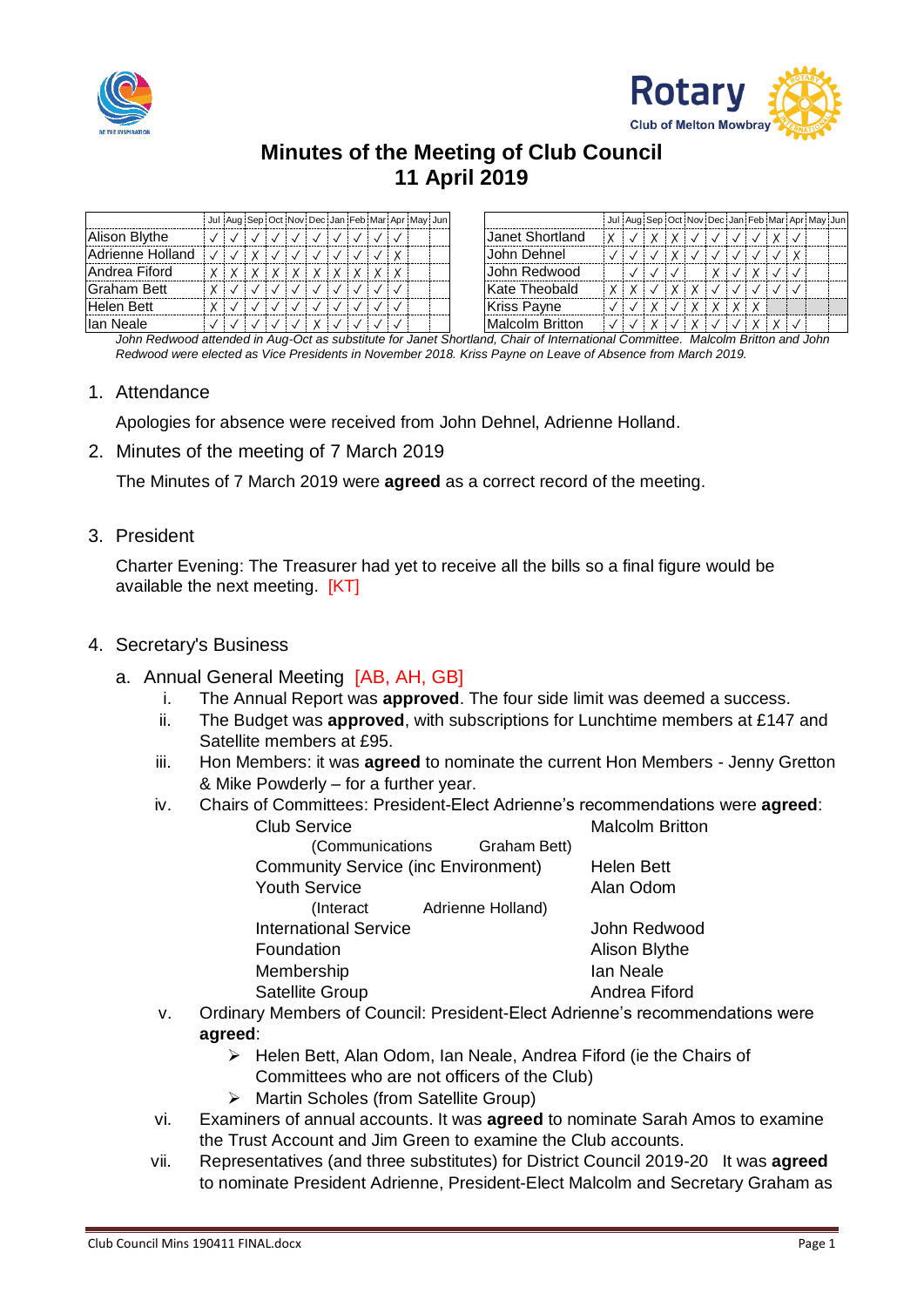the Club's three representatives with Alison Blythe, Gill Kendall and Alan Odom as the three substitutes.

- b. Almoner & Sergeant at Arms. It was **agreed** to appoint John Horne as Almoner and Ben Abbott as Sergeant-at-Arms. [AH]
- c. Club Calendar [JD, GB]

International 12:15 Mon 29 April Club Council 12:00 Wed 8 May LIR Skittles 21 May, not 14 May Club Charter 9 March 2020

- d. RI Convention Voting Delegate. It was **agreed** to appoint David Morris. [GB, AB]
- e. RIBI ABM Voting Delegates. It was **agreed** to appoint John Dehnel, David Morris, Graham Bett. [GB]

# 5. Treasurer's Report [KT]

The Club Account Balance at 11 April 2019 was £4,267.35 of which £3,124.75 related to the Lunchtime Club and £1,142.60 to the Satellite Group.

[Noted by Club Business Meeting] [The Business Meeting discussed the financial losses of the Charter Evening & Monday Lunches]

 The Trust Account Balance at 11 April 2019 was £8,096.48 of which £4,840.89 was committed expenditure and £3,255.59 was unallocated.

[Noted by Club Business Meeting]

6. Club Service

Quiz: It was **agreed** to pay £30 to Richard Angrave. Arrangements were **agreed**. People needed around 6:40pm to set out tables & food; raffle by Kate & Janet & Ian. President to welcome & thank. [AB et al]

Duck Race: poster and raffle tickets **agreed** with standard wording. £170 spending so far. [IN, AH]

[Club Business Meeting noted the posters & tickets will be available w/b 15/04/19]

Vintage Vehicles: nothing to report. [IN]

7. Community Service

Stoke Awareness Day in Melton Town centre. Agreed to spend £75 for the expenses of the nurses. (HB)

[Club Business Meeting noted the expenses were no longer needed]

8. International Service

Philippines Project. The District has approved a £1,500 District Foundation Grant for the toilet project, leaving a shortfall of £1,506 to be raised from the fashion show, quiz, Alison's Open Gardens and Gill's Treasure Hunt. [JS, AB, GK]

[Club Business Meeting noted the need to raise the shortfall] [Club Business Meeting also noted International will be asking for ideas for future Projects]

9. Youth Service

In addition to his written report, Malcolm reported he had attended the funeral of Sheila Aston and the Melton District Scout Hut opening.

### 10.Membership

Council **approved** the application of Tracey Wright for Active Membership, [classification "Chartered Marketer"] subject to the 7 Day Notice procedure. No mentor has been identified. [IN, GB]